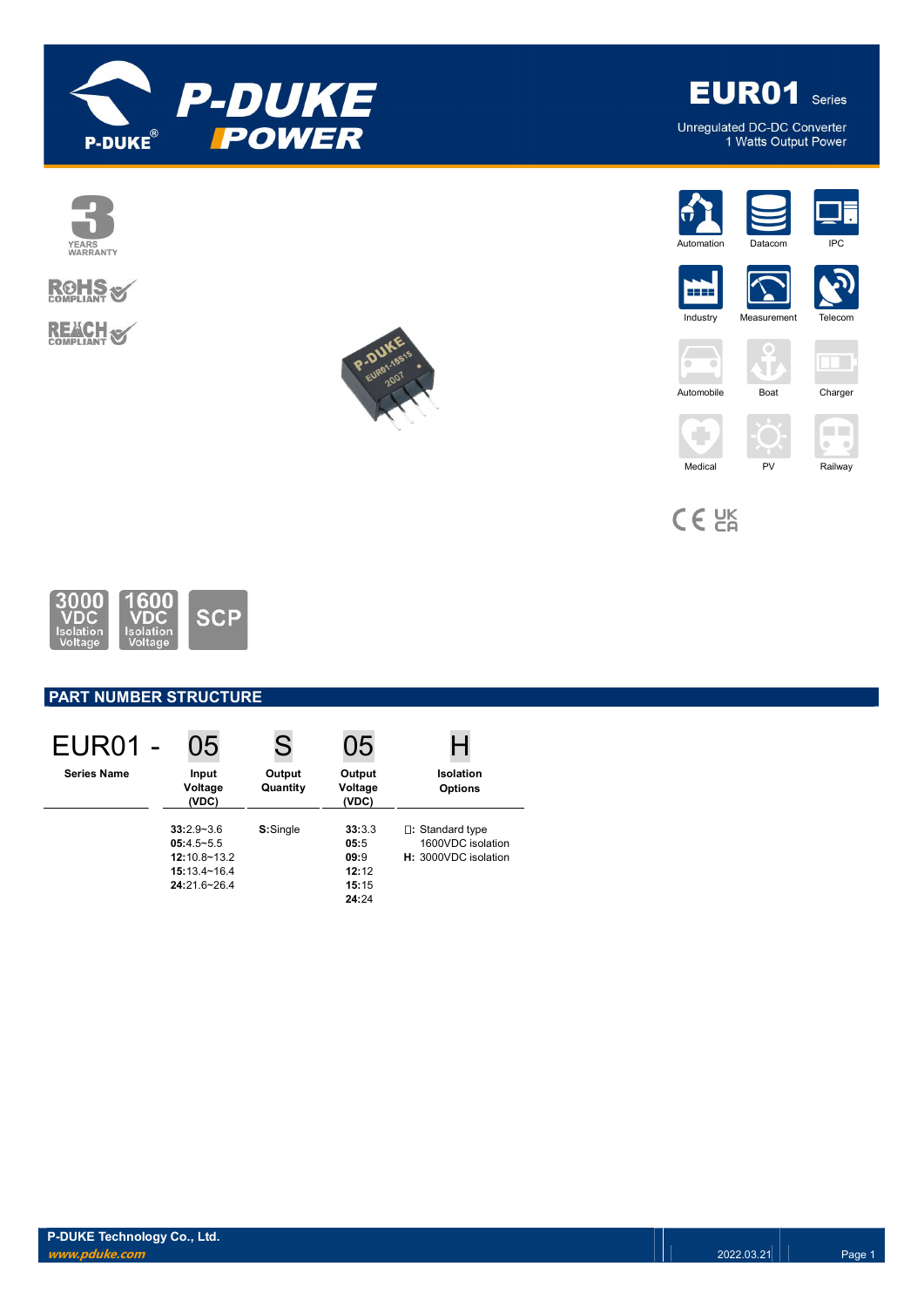



# TECHNICAL SPECIFICATION All specifications are typical at nominal input, full load and 25℃ unless otherwise noted

| <b>Model</b>  | Input Range         | <b>Output Voltage</b> | <b>Output Current</b> |            | <b>Input Current</b><br>@ No Load | Efficiency | Maximum<br><b>Capacitor Load</b> |  |
|---------------|---------------------|-----------------------|-----------------------|------------|-----------------------------------|------------|----------------------------------|--|
| <b>Number</b> |                     |                       | @Min.Load             | @Full Load |                                   |            |                                  |  |
|               | <b>VDC</b>          | <b>VDC</b>            | mA                    | mA         | mA                                | $\%$       | μF.                              |  |
| EUR01-33S33   | $2.9 - 3.6$         | 3.3                   | 30.3                  | 303        | 65                                | 72         | 150                              |  |
| EUR01-33S05   | $2.9 - 3.6$         | 5                     | 20                    | 200        | 65                                | 74         | 100                              |  |
| EUR01-33S09   | $2.9 - 3.6$         | 9                     | 11                    | 110        | 85                                | 78         | 22                               |  |
| EUR01-33S12   | $2.9 - 3.6$         | 12                    | 8.3                   | 83         | 85                                | 78         | 47                               |  |
| EUR01-33S15   | $2.9 - 3.6$         | 15                    | 6.6                   | 66         | 85                                | 80         | 33                               |  |
| EUR01-33S24   | $2.9 - 3.6$         | 24                    | 4.2                   | 42         | 90                                | 79         | 33                               |  |
| EUR01-05S33   | $4.5 \sim 5.5$      | 3.3                   | 30.3                  | 303        | 50                                | 72         | 150                              |  |
| EUR01-05S05   | $4.5 - 5.5$         | 5                     | 20                    | 200        | 50                                | 70         | 100                              |  |
| EUR01-05S09   | $4.5 \sim 5.5$      | 9                     | 11                    | 110        | 50                                | 78         | 22                               |  |
| EUR01-05S12   | $4.5 \sim 5.5$      | 12                    | 8.3                   | 83         | 60                                | 78         | 47                               |  |
| EUR01-05S15   | $4.5 \sim 5.5$      | 15                    | 6.6                   | 66         | 50                                | 80         | 33                               |  |
| EUR01-05S24   | $4.5 \sim 5.5$      | 24                    | 4.2                   | 42         | 60                                | 79         | 33                               |  |
| EUR01-12S33   | $10.8 - 13.2$       | 3.3                   | 30.3                  | 303        | 25                                | 72         | 150                              |  |
| EUR01-12S05   | $10.8 - 13.2$       | 5                     | 20                    | 200        | 25                                | 71         | 100                              |  |
| EUR01-12S09   | $10.8 \sim 13.2$    | 9                     | 11                    | 110        | 25                                | 73         | 22                               |  |
| EUR01-12S12   | $10.8 \sim 13.2$    | 12                    | 8.3                   | 83         | 25                                | 76         | 47                               |  |
| EUR01-12S15   | $10.8 - 13.2$       | 15                    | 6.6                   | 66         | 25                                | 74         | 33                               |  |
| EUR01-12S24   | $10.8 \sim 13.2$    | 24                    | 4.2                   | 42         | 25                                | 79         | 33                               |  |
| EUR01-15S33   | $13.4 \sim 16.4$    | 3.3                   | 30.3                  | 303        | 18                                | 71         | 150                              |  |
| EUR01-15S05   | $13.4 \sim 16.4$    | 5                     | 20                    | 200        | 18                                | 71         | 100                              |  |
| EUR01-15S09   | $13.4 \sim 16.4$    | 9                     | 11                    | 110        | 20                                | 75         | 22                               |  |
| EUR01-15S12   | $13.4 \sim 16.4$    | 12                    | 8.3                   | 83         | 18                                | 81         | 47                               |  |
| EUR01-15S15   | $13.4 \sim 16.4$    | 15                    | 6.6                   | 66         | 18                                | 81         | 33                               |  |
| EUR01-15S24   | $13.4 - 16.4$       | 24                    | 4.2                   | 42         | 20                                | 80         | 33                               |  |
| EUR01-24S33   | $21.6 \sim 26.4$    | 3.3                   | 30.3                  | 303        | 14                                | 71         | 150                              |  |
| EUR01-24S05   | $21.6 - 26.4$       | 5                     | 20                    | 200        | 14                                | 71         | 100                              |  |
| EUR01-24S09   | $21.6 - 26.4$       | 9                     | 11                    | 110        | 14                                | 75         | 22                               |  |
| EUR01-24S12   | $21.6 - 26.4$       | 12                    | 8.3                   | 83         | 14                                | 81         | 47                               |  |
| EUR01-24S15   | $21.6 - 26.4$       | 15                    | 6.6                   | 66         | 14                                | 81         | 33                               |  |
| EUR01-24S24   | $21.6 \approx 26.4$ | 24                    | 4.2                   | 42         | 14                                | 80         | 33                               |  |

| <b>INPUT SPECIFICATIONS</b>   |             |      |      |        |            |
|-------------------------------|-------------|------|------|--------|------------|
| <b>Parameter</b>              | Conditions  | Min. | Typ. | Max.   | Unit       |
| Operating input voltage range | 3.3Vin(nom) | 2.9  | 3.3  | 3.6    |            |
|                               | 5Vin(nom)   | 4.5  | 5    | 5.5    |            |
|                               | 12Vin(nom)  | 10.8 | 12   | 13.2   | <b>VDC</b> |
|                               | 15Vin(nom)  | 13.4 | 15   | 16.4   |            |
|                               | 24Vin(nom)  | 21.6 | 24   | 26.4   |            |
| Input filter                  |             |      |      | C type |            |

| <b>OUTPUT SPECIFICATIONS</b> |                             |                   |        |                                     |                 |  |
|------------------------------|-----------------------------|-------------------|--------|-------------------------------------|-----------------|--|
| <b>Parameter</b>             |                             | <b>Conditions</b> | Min.   | <b>Max</b><br>Tvp.                  | Unit            |  |
| Voltage accuracy             | Nominal input               |                   |        | See tolerance envelope curve        |                 |  |
| Line regulation              | Input voltage +/- 5% change |                   |        | 1.2%, max / 1% of Vin               |                 |  |
| Load regulation              | 10% to 100% Load            | 3.3Vout. 5Vout    | $-15$  | $+15$                               |                 |  |
|                              |                             | <b>Others</b>     | $-10$  | $+10$                               | %               |  |
| Ripple and noise             | Measured by 20MHz bandwidth |                   |        | 100                                 | mVp-p           |  |
| Temperature coefficient      |                             |                   | $-0.1$ | $+0.1$                              | %/ $^{\circ}$ C |  |
| Short circuit protection     |                             |                   |        | Continuous short circuit protection |                 |  |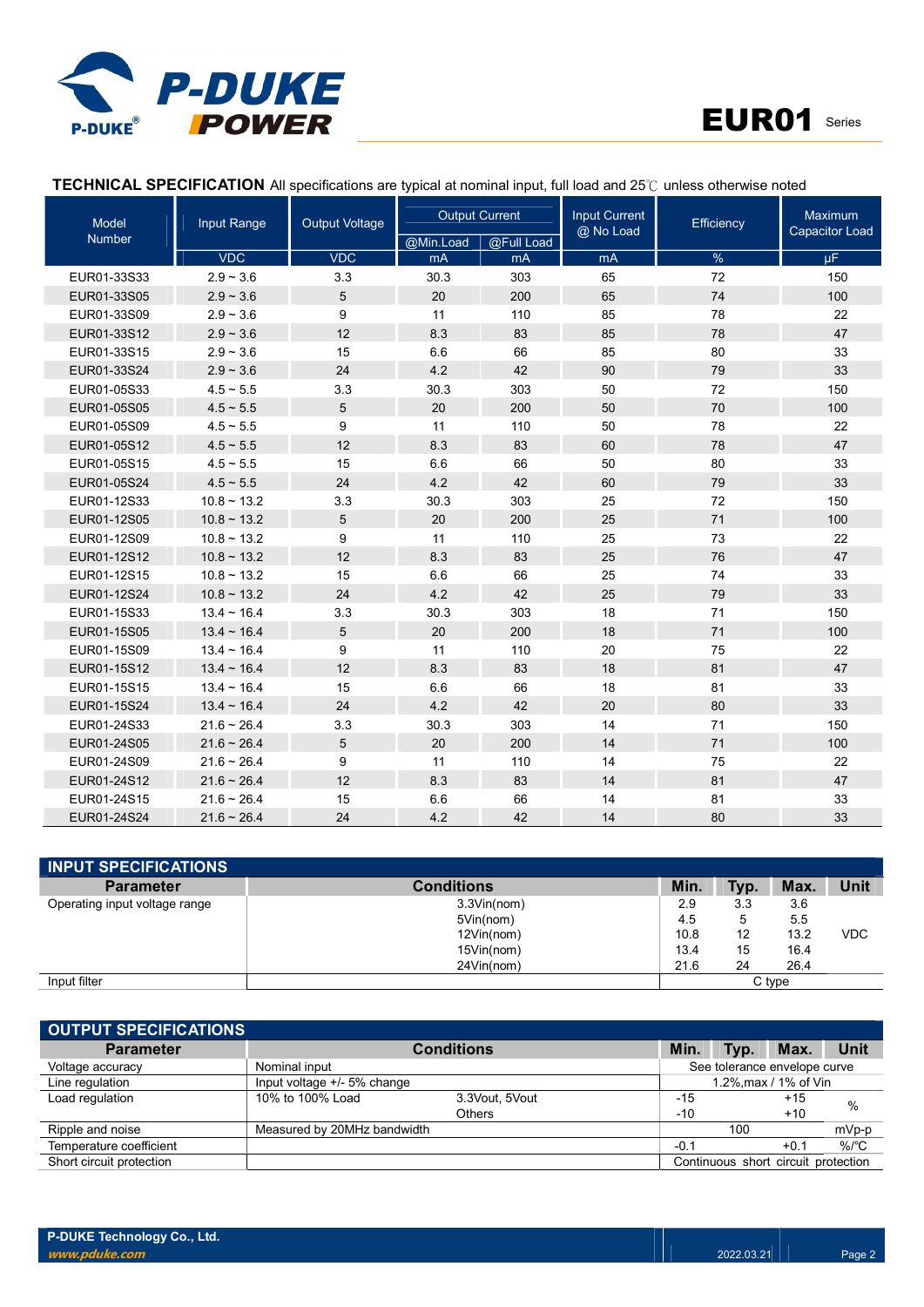

| <b>GENERAL SPECIFICATIONS</b> |                           |                      |      |      |                              |                     |
|-------------------------------|---------------------------|----------------------|------|------|------------------------------|---------------------|
| <b>Parameter</b>              |                           | <b>Conditions</b>    | Min. | Typ. | Max.                         | Unit                |
| Isolation voltage             | 1 minute (PIN1 to Output) | <b>Standard Type</b> | 1600 |      |                              | <b>VDC</b>          |
|                               |                           | Suffix " $H$ " $(2)$ | 3000 |      |                              |                     |
| Isolation resistance          | 500VDC                    |                      |      |      |                              | $G\Omega$           |
| Isolation capacitance         |                           |                      |      |      | 80                           | pF                  |
| Switching frequency           |                           | $3.3$ Vin            |      | 95   |                              |                     |
|                               |                           | 5Vin                 |      | 110  |                              | kHz                 |
|                               |                           | 12Vin                |      | 145  |                              |                     |
|                               |                           | 15,24Vin             |      | 100  |                              |                     |
| Safety meets                  |                           |                      |      |      | IEC/ EN/ UL62368-1           |                     |
| Case material                 |                           |                      |      |      | Non-conductive black plastic |                     |
| Base material                 |                           |                      |      |      |                              | None                |
| Potting material              |                           |                      |      |      | Epoxy (UL94 $V-0$ )          |                     |
| Weight                        |                           |                      |      |      |                              | 1.3q(0.046oz)       |
| MTBF                          | MIL-HDBK-217F, Full load  |                      |      |      |                              | $2 \times 10^6$ hrs |

| <b>ENVIRONMENTAL SPECIFICATIONS</b> |                   |       |      |            |              |
|-------------------------------------|-------------------|-------|------|------------|--------------|
| <b>Parameter</b>                    | <b>Conditions</b> | Min.  | Typ. | <b>Max</b> | Unit         |
| Operating ambient temperature       | Without derating  | -40   |      | $+85$      | °C           |
| Maximum case temperature            |                   |       |      | 100        | °C           |
| Storage temperature range           |                   | $-55$ |      | $+125$     | °C           |
| Thermal shock                       |                   |       |      |            | MIL-STD-810F |
| Vibration                           |                   |       |      |            | MIL-STD-810F |
| Relative humidity                   |                   |       |      |            | 5% to 95% RH |

#### Note:

- 1. The output requires a minimum loading on the output to maintain specified regulation. Operation under no-load condition will not damage these devices; however they may not meet all listed specification.
- 2. The extra protection of the pads between input and output should be needed in order to ensure that the isolation function won't be affected after the module mounts on the PCB. (For detailed information, please refer to RECOMMENDED PAD LAYOUT.)

CAUTION: This power module is not internally fused. An input line fuse must always be used.

#### CHARACTERISTIC CURVE







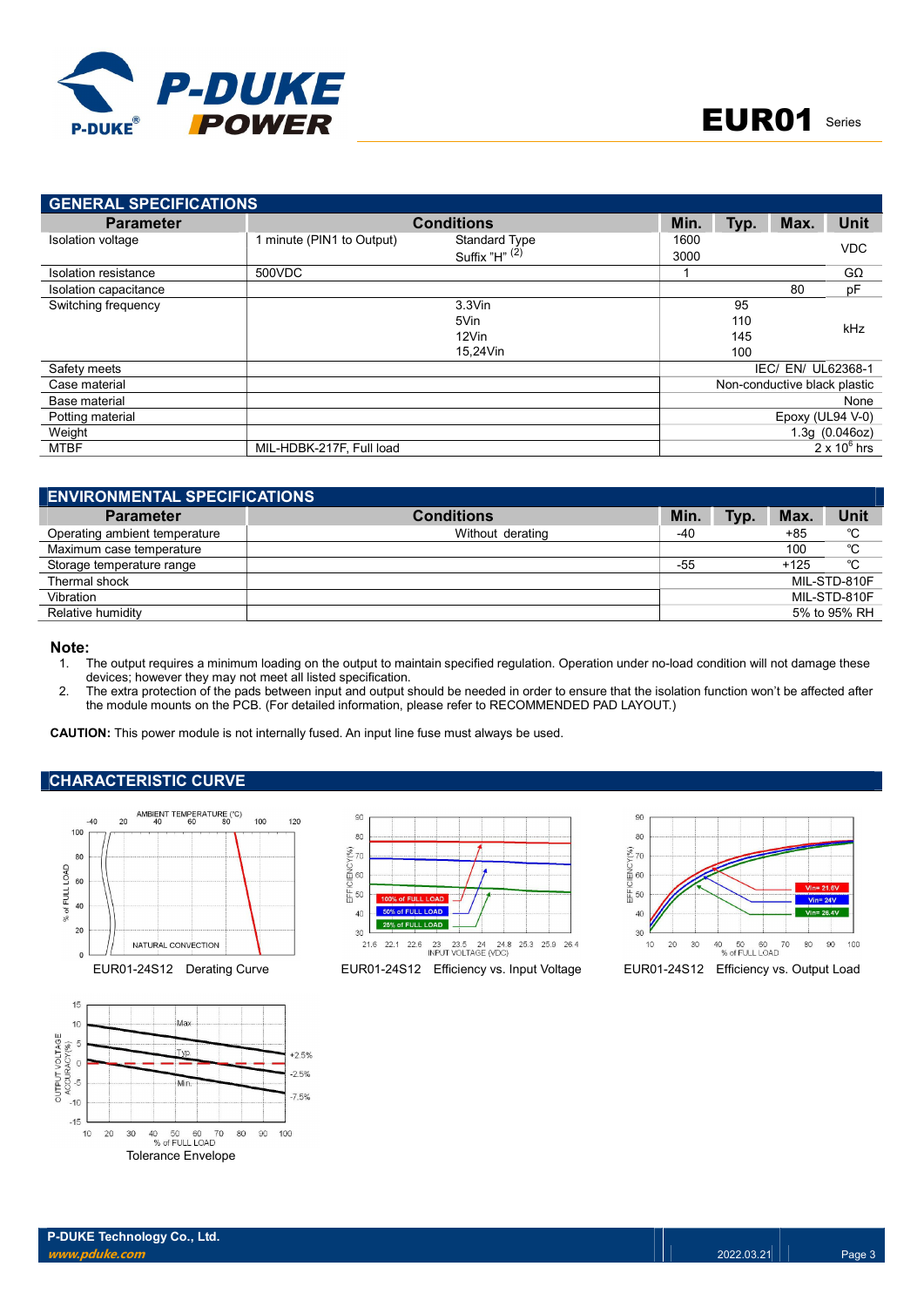

## FUSE CONSIDERATION

This power module is not internally fused. An input line fuse must always be used.

This encapsulated power module can be used in a wide variety of applications, ranging from simple stand-alone operation to an integrated part of sophisticated power architecture.

To maximum flexibility, internal fusing is not included; however, to achieve maximum safety and system protection, always use an input line fuse. The input line fuse suggest as below:

| Model      | <b>Fuse Rating</b><br>(A) | Fuse Type |
|------------|---------------------------|-----------|
| $EUR01-33$ | 0.8                       | Slow-Blow |
| $EUR01-05$ | 0.5                       | Slow-Blow |
| $EUR01-12$ | 0.315                     | Slow-Blow |
|            | 0.16                      | Slow-Blow |

The table based on the information provided in this data sheet on inrush energy and maximum DC input current at low Vin.

#### MECHANICAL DRAWING





PIN CONNECTION

| <b>PIN</b> | <b>DEFINE</b> |
|------------|---------------|
|            | -Vin          |
|            | $+V$ in       |
|            | -Vout         |
|            | +Vout         |

1. All dimensions in Inch [mm] Tolerance: X.XX±0.02 [X.X±0.5] X.XXX±0.010 [X.XX±0.25] 2. Pin pitch tolerance ±0.010[0.25] 3. Pin dimension tolerance ±0.004 [0.10]